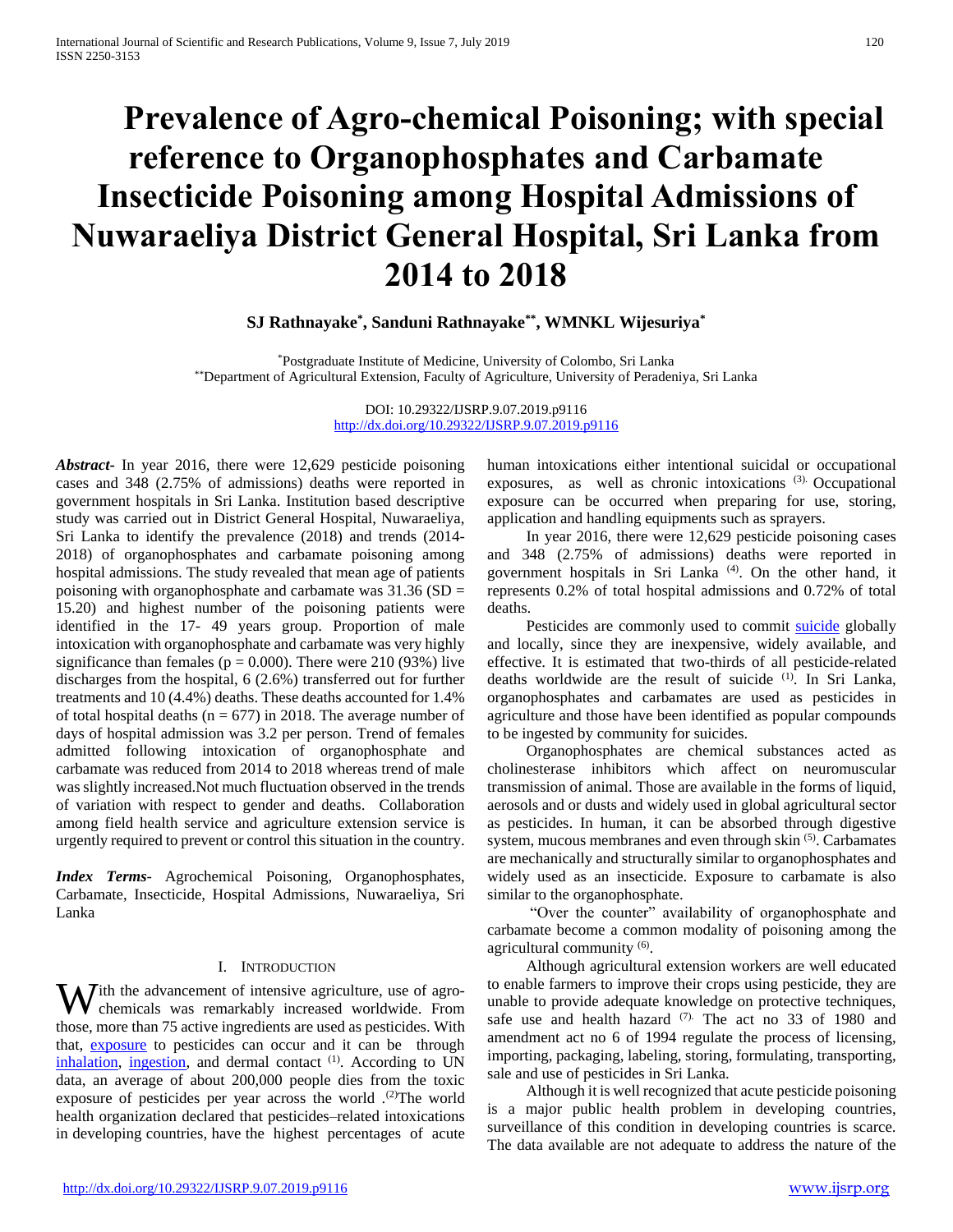problem and are usually limited to ad hoc studies that are neither compatible nor comparable with each other, making estimates and evaluations difficult to undertake (8).

 An island wide study conducted in 1988, revealed that hospital admissions due to agro-chemical poisoning, stood at around 11 000 – 15 000 each year and the number of deaths during the same period varied from 900 to 1500 each year. About 75% of poisoning were due to self ingestion while accidental and occupational poisoning formed the balance. (9). In 2016, total number of hospital admissions due to toxic effects of pesticide was 12,629 (59.8% - male, 40.2% -female). The majority (70.5%) was in 17-49 years age group. There were 348 total deaths  $(4)$ .

 Principal agricultural districts like Kurunegala, Jaffna, Vavuniya, Nuwara-Eliya and Badulla recorded the highest incidence of poisoning  $(9)$ . A study conduted to have time series analysis in Hospital admission data within the period of 1995- 2008 showed that Hambantota, Monaragala, Nuwara Eliya and Colombo districts show an increase in the rate of admissions after pesticide poisoning <sup>(10)</sup>.

 Since Nuwaraeliya has been identified as a 'hot spot' for agro-chemical poisoning in Sri Lanka in most of the previous studies, analysis of recent hospital data on organophosphate poisoning is a timely need.

 Burden of agrochemical poisoning mainly associated with the farming community. Nuwaraeliya is a home for series of food crops including up country vegetables such as Carrots, Beetroot etc. It has been revealed that high input farming practices are commonly available in the district and as a result, the chances for agro-chemical exposure is higher in its' community.

 District General Hospital, Nuwaraeliya (DGHNE) is the largest hospital and only tertiary care hospital in Nuwaraeliya district. It caters it service for people belonged to Nuwaraeliya district and some part of Badulla district <sup>(11)</sup>. As a starting point, analysis of admission data regarding organophosphate and carbamate poisoning in DGHNE, would be important to understand the extent of poisoning among the community.

 The study aimed to identify the Prevalence of Organophosphates and carbamate poisoning among hospital admissions in DGHNE in 2018 and to describe the trend of Organophosphates and carbamate poisoning among hospital admissions in DGHNE from 2014 to 2018.

#### II. METHODOLOGY

 Institution based descriptive study was carried out in DGHNE, which is the biggest hospital in Nuwaraeliya district where primary, secondary and tertiary care provided for its catching population. Study period was  $1<sup>st</sup>$  to  $15<sup>th</sup>$  of May 2019. All the existing data of diagnosed patients poisoning with organophosphate and carbamate within the period of 2014 to 2018 were included in the study. Available secondary data of 2014 to 2018 in Indoor Morbidity and Mortality Report (IMMMR) was obtained and analyzed using Microsoft excel spread sheet and SPSS version 20.

 Administrative permission was obtained from the Director of DGHNE to collect the data and to conduct the study.

#### III. RESULTS

 Total number of 226 subjects were diagnosed as poisoning with organophosphate and carbamate in DGHNE during 2018. It represented 0.41% of total admissions**.** Mean age of patients poisoning with organophosphate and carbamate was  $31.36$  (SD = 15.20) years and range was from 1 year to 83 years. Mean age of female was 29.85 years  $(SD = 16.29)$  and it was 31.9years for males  $(SD = 14.92)$ . There was no significance deference in mean age of two sex (95% CI for age = 29.37-33.35).

**N/Av Total**

**Table 1: Distribution of victims according to the age groups**

| Age<br>(years) <1 1 - 5 - 17 - -69 70+ |                  | 4              | 16 | 49  | 50     |                |                  | N/Av Total |
|----------------------------------------|------------------|----------------|----|-----|--------|----------------|------------------|------------|
| Female                                 | $\blacksquare$   | $\overline{0}$ | 9  | 37  | 6      | $\overline{1}$ | $\theta$         | 54         |
| <b>Male</b>                            | $\boldsymbol{0}$ | 2              | 16 | 129 | 20     | - 5            | $\theta$         | 172        |
| <b>Total</b>                           | $\mathbf{1}$     | $\overline{2}$ | 25 |     | 166 26 | - 6            | $\boldsymbol{0}$ | 226        |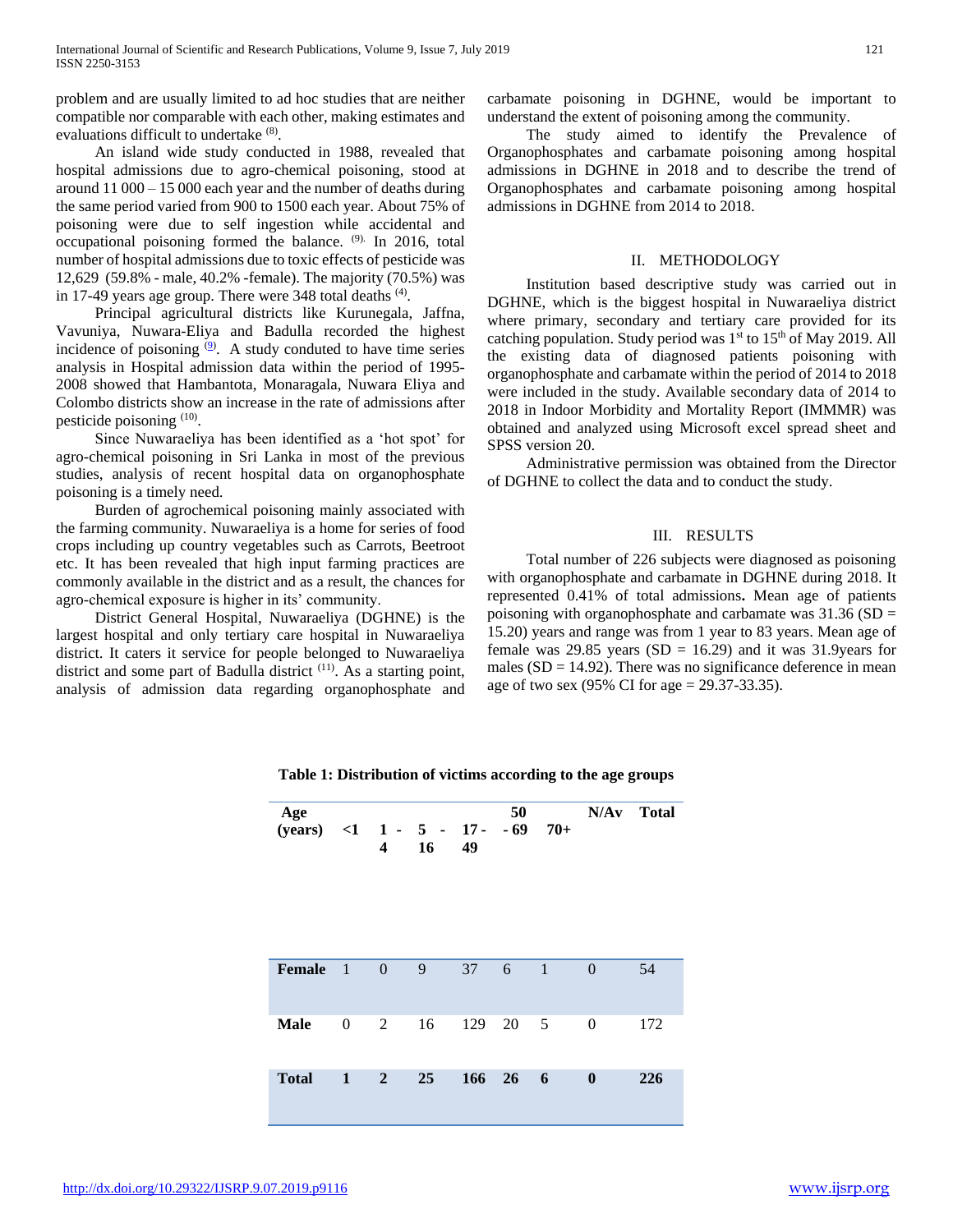Highest number of the poisoning patients were identified in the 17-49 years group and  $2<sup>nd</sup>$  was 50-69 years group. Twenty eight (12.4%) poissoning patients were below 16 years of age. Seventy six percent (n= 172) of those 226 patients were males. Proportion of male intoxication with organophosphate and carbamate was very highly significance than females ( $p = 0.000$ ).

 Out of these 226 patients, there were 210 (93%) live discharges from the hospital, 6 (2.6%) transferred out for further treatments and 10 (4.4%) deaths. These deaths accounted for 1.4% of total hospital deaths ( $n = 677$ ) in 2018.

| Age                   | $\leq 1$                |   |                         |     |                |          | $1\ 5\ 17\ 50\ 70 + N/Av$ | <b>Total</b> |
|-----------------------|-------------------------|---|-------------------------|-----|----------------|----------|---------------------------|--------------|
| group                 |                         |   |                         |     |                |          |                           |              |
|                       |                         | 4 | 16                      | -49 | 69             |          |                           |              |
| Female<br>deaths      | $\overline{\mathbf{0}}$ |   | $0\quad 0$              | -1  | $\overline{0}$ | $\Omega$ | $\Omega$                  | 1            |
| <b>Male</b><br>deaths | $\Omega$                |   | $0 \t 0 \t 2 \t 2 \t 5$ |     |                |          | 0                         | 9            |

 Out of ten deaths, nine were males. Both age groups categories of 17-69 years and above 70 years claimed for 5 deaths per each. Total in-patient days counted for all patients admitted following organophosphate and carbamate poisoning in DGHNE in 2018 was 733 days. The average number of days of hospital admission was 3.2 per person.

 Trend of females admitted following intoxication of organophosphate and carbamate was reduced 2014 to 2018 whereas trend of male slightly increased (Figure 1).

#### **Figure 1: Male- female admissions following poissoining with organophpsphate and carbamate and the trendline 2014-2018**



From 2014-2018, the mean age of male and female admissions folowing organophosphate and carbamate poissoning was not very much fluctuated (Figure 2).

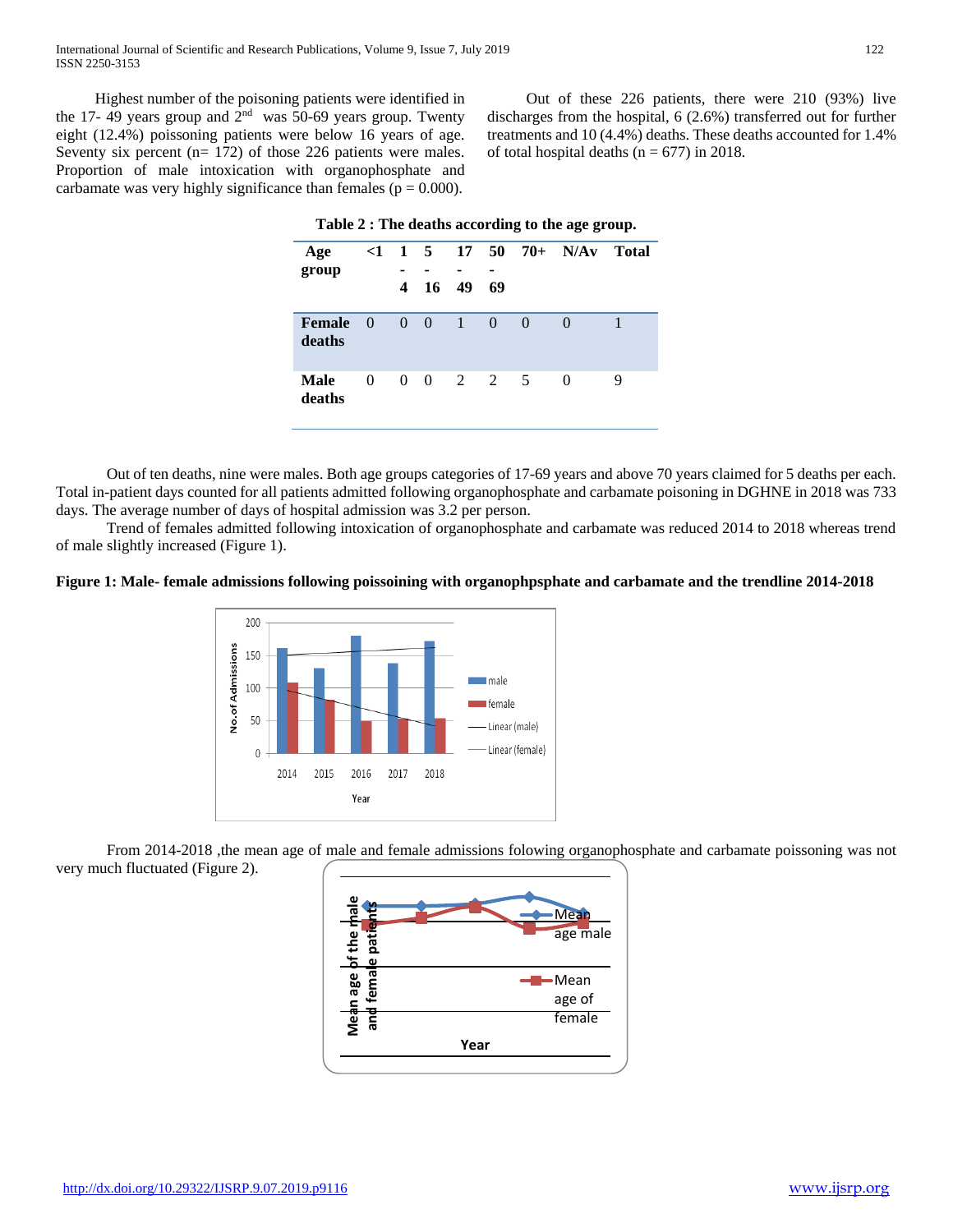#### **Figure 2: variation of median age of the male and female patients admitted following poisoning with organophosphate and carbamate 2014-2018**

 There is no very much fluctuation in total deaths of DGHNE due to poissonning with organophosphate and carbamate 2014- 2018.The detailed information are illustrated in Table 3.

|  | Table 3: Total deaths of DGHNE due to poissonning with organophosphate and carbamate 2014-2018 |  |  |  |
|--|------------------------------------------------------------------------------------------------|--|--|--|
|  |                                                                                                |  |  |  |

| Year | Male | Female | <b>Total</b>        |  |
|------|------|--------|---------------------|--|
|      |      |        | of<br>no.<br>deaths |  |
| 2015 | 8    |        | 8                   |  |
| 2016 | 8    |        | 9                   |  |
| 2017 | 6    |        |                     |  |
| 2018 |      | 3      |                     |  |
| 2019 |      |        | 10                  |  |

#### IV. DISCUSSION

 Organophosphate and carbamate poisoning causes huge burden to health in people of developing countries. Although the burden of this was totally preventable, it seems to remain as same for long period of time. This may be due to unavailable or inadequate preventive and control measures.

 In DGHNE, poisoning cases following organophosphate and carbamate represents 0.41% of the total admissions and it has been accounted for 733 in-patient days. This is an economic burden to the country since it generates a considerable amount of cost to the health care sector which is a scarce resource for country like Sri Lanka. On the other hand, patients should bear the cost of lost man days due to hospitalization. It affects his and his/her household economy as well and the indirect consequences may be many more.

 There were 10 deaths due to pesticide poisoning in 2018, which accounted for 1.4% of total deaths. Strictly adhere to protective measures, strong pesticide regulatory system and strong social support would have a role in preventing those admissions and deaths.

 Most of the victims of organophosphate and carbamate poisoning were male and belongs to 17-69 age groups (85% of total). Those belong to labor force of the country and to young generation (Mean age 31.36 and 95% CI =  $29.37-33.35$ ) who would otherwise contribute to country's economy. Therefore, the total loss due to this hazard is immeasurable.

 From those, 12.4% of victims were below 16 years of age and belong to future of the country. Limited issuing of the pesticides, providing proper knowledge on safe storing and safe use, social support and adolescence counseling would have definite role in preventing poisoning among those. The community should have adequate access to safety information.

 Field staff in health and agriculture sectors such as midwives, PHIs and field level agricultural extension officers is the main sources of implementing successful preventive programs. In order to implement effective preventive program among the community, it is essential to revisit the responsibilities of these field level officers dealing with specially, farmer community, who frequently interact with agro-chemicals.

 Inter-sectoral collaboration between agriculture, health, social and education services would give a better outcome in preventive measures. Well established field health service and agriculture extension service in Sri Lanka will definitely achieve the success, if they continue to work together.

 The number of deaths and victims of agro-chemical poisoning were higher than the most commonly addressed infectious diseases in the health sector. Unfortunately, there is no separate allocation in the health budget to implement effective programs to prevent or control this pathetic situation. Health managers and policy makers have to look in to this matter with an urge since this is a completely preventable scenario.

 On the other hand, even though agricultural extension has a role to play in ensuring farmer well being, it can be observed that component is missing in today's production-oriented agricultural extension service. Therefore, it has become an essential and urgent need to incorporate farmer safety and well being also into its agendas in order to sustain the agricultural production process and save lives. Not only production related information, but also adequate attention should be paid to disseminate the knowledge on farmer safety and health such as protective techniques, safe use and health hazard of pesticides through competent field level agricultural extension officers.

## V. CONCLUSION

 Organophosphates and Carbamate insecticide poisoning is a totally preventable health hazard. It represents the considerable percentage of hospital admissions and hospital deaths in DGHNE. It mainly affects the young generation and work force and the prevalence remains quite same for a long period. Adequate protective measure is a must to implement immediately.

#### VI. ACKNOWLEDGEMENT

 The generous support given by the Director, Deputy Director, and Medical record officers in DGHNE is greatly acknowledged**.** 

### VII. LIMITATIONS OF THE STUDY

 Occupation of the victims and the mode of intoxication (occupational exposure, suicidal or homicidal) could not be explored in this study.